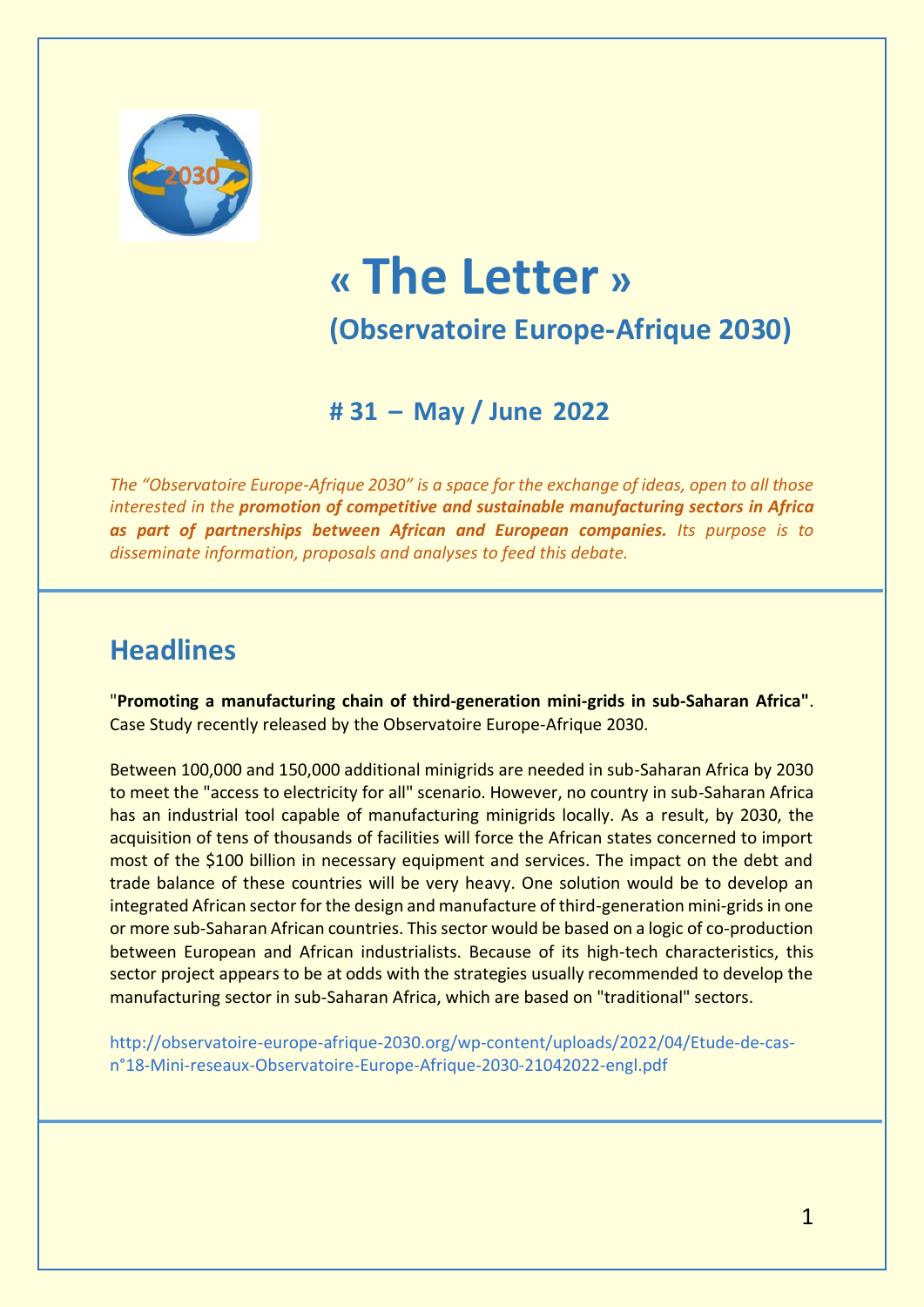## **Events**

**"AFSIC 2022 – Investing in Africa"** – London – 10 and 11th October 2022. Main annual event outside Africa on the theme of investment (30/04/2022). <https://www.afsic.net/delegate-registration/>

# **News**

### **Africa**

The Deutsche Gesellschaft für Internationale Zusammenarbeit GmbH (GIZ) and the Agency for the Development and Supervision of Small and Medium Enterprises (ADEPME) launched on 9th May 2022 the first "SME Financing Academy" in Africa. This "Academy" is organized in partnership with the Frankfurt School of Finance and Management *(Financial Afrik - 08/05/2022).*

### **Ivory Coast**

As part of the agreement between the Ivorian government and the Arise Ivoire group for the establishment of three industrial economic centers for an amount of USD 1.7 billion, the industrial center of San Pedro will be the third in operation after those of Yopougon and Akoupé Zeudji. The agreement is part of the "Project to improve services to industries in Côte d'Ivoire" *(Ecofin – 10/03/2022).*

### **Ivory Coast**

Container traffic at the Autonomous Port of Abidjan amounted to 787,314 TEUs in 2021, an increase of 3.6%. It has recorded a continuous increase over the last three years (+7.7% between 2019 and 2021). Containers destined for the local market represent the main traffic inflow with 723,359 TEUs. 77% of traffic consists of full containers. The imbalance between import and export stands at 65% in 2021 in favour of imports, against 74% in 2019 *(Ports and corridors - 03/05/2022).*

### **Egypt**

Automotive equipment manufacturing plant project. Company: Yazaki Europe Ltd (Japan). Location: Fayoum (exclusive free zone). Area: 6ha. Products: braided wires and cables for automobiles. 100% of the production will be exported. Initial investment: €20M. Start-up planned for 2023. 3000 direct jobs in the long term *(ahramonline - 06 April 2022).*

### **Ghana**

The 107th plant created as part of the "One District One Factory" program is now in operation. Location: Ningo Prampram District. Investment: \$30 million. This factory is specialized in the health sector. Atlantic Life Sciences Ltd will produce vaccines, snake repellents, eye drops, inhalation anesthesia products, syrups, tablets and capsules. Direct jobs (in the long term): 780 people *(Ecofin – 25/04/2022).*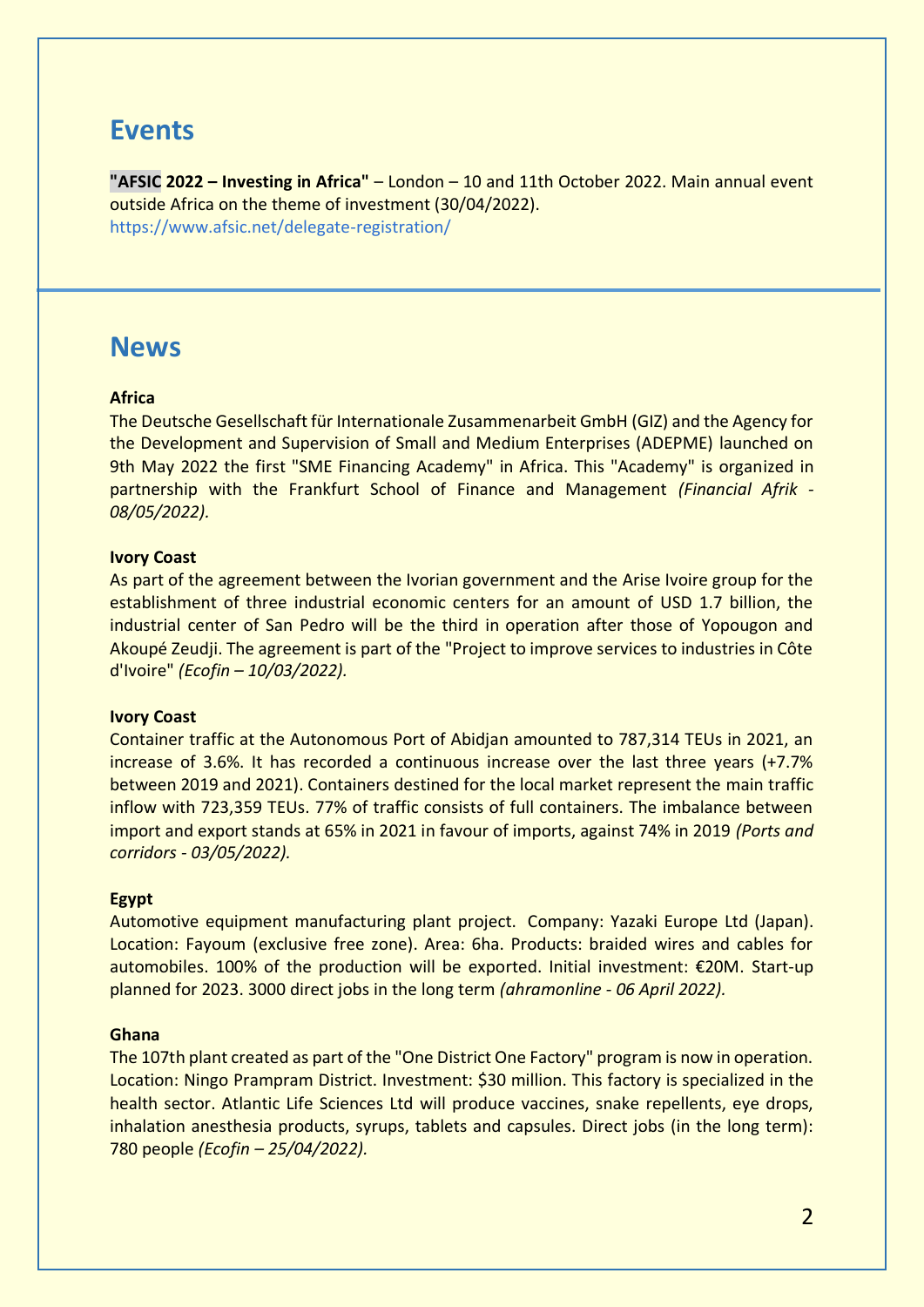### **Kenya**

VR Holding AB (Sweden) is implementing the construction of a solid waste-to-energy plant. Location: Kakamega (Kericho County - Kenya). Capacity: 10MW. Investment: \$53 million. Solid waste will be collected in Kakamega, Busia, Homa Bay, Trans Nzoia, Bungoma and Vihiga counties *(Afrik21 – 05/05/2022).*

### **Kenya**

Commissioning of a new textile factory as part of the "Export Processing Zones" programme involved in the manufacturing component of the "Big 4" Agenda. Company: MAS Intimates (Kenya). Location: Machakos Department (60 km southeast of Nairobi). Jobs: 3000 Kenyan nationals (forecast: 4200 by the end of 2022) *(Ecofin - 11/05/2022).*

#### **Mozambique**

Tesla signed an agreement in December 2021 with the Australian company Syrah Resources, which operates one of the world's largest graphite mines in Balama (Mozambique - province of Cabo Delgado). Production capacity: 350,000 tons of flake graphite per year. Tesla will purchase the material from Syrah Resources' processing plant in Vidalia, Louisiana. Tesla plans to buy 8,000 tons of graphite per year from 2025. The United States wants to have sufficient national capacity to build lithium-ion batteries on its territory *(23/01/2022 - AVIE-ACCI).*

#### **Nigeria**

The port of Lekki (90 km east of the Tin Can terminal) is more than 81% completed. It will have three container berths, one dry bulk terminal and three liquid bulk berths. Completion of work announced for September 2022 and commercial commissioning in December. The company in charge of the construction of the port, Lekki Port LFTZ Enterprise Limited (LPLEL), is a joint venture between Lekki Port Investment Holding, owned by China Harbour Engineering Company and the Malaysian Tolaram Group, the Nigeria Port Authority and the Lagos Local Government *(Ports and Corridors – 28/03/2022).* 

### **DRC**

OK-Plast commissions a plastic recycling plant. Location: Kinshasa (DRC). Investment: €15 million. It is the second OK-Plast of its kind in Africa after the one established in Nigeria. Capacity: 50 tons per day. Stock: 5000 tons of compacted bottles. Recycled products: bottle caps, beer lockers, chairs, coolers, pipes, bottles. OK-Plast collects plastic bottles using containers installed in 21 collection points. For each kilogram of plastic bottles brought, the collector receives 100 Congolese francs (less than one euro cent). The operator benefits from an exemption from input taxes for a period of five years, renewable *(Afrik 21 – 19/04/2022).*

### **South Africa**

Black Mountain Mining, a subsidiary of the Vedanta Group, has obtained environmental approval from the authorities of the North Cape (South Africa) to build a new smelter at its Gamsberg zinc mine. This facility will be able to process up to 680,000 t/year of zinc concentrate and deliver 300,000 t/year of high-grade zinc *(Mining Weekly – 21/03/2022).*

#### **Zambia / DRC**

Zambia and the Democratic Republic of Congo have signed a Memorandum of Understanding on the creation of a common value chain for the electric mobility and clean energy sectors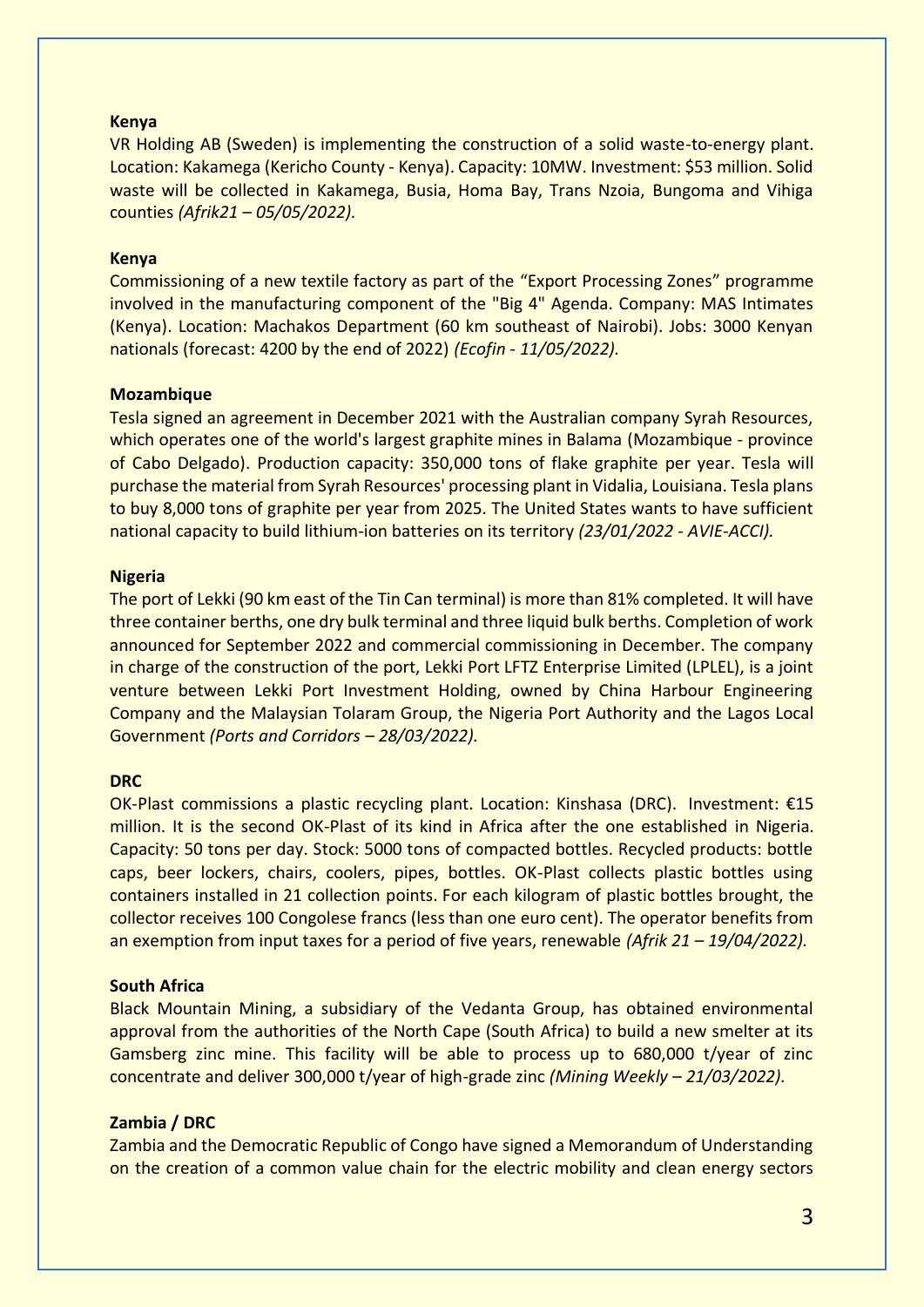(manufacture of cathode precursor materials for lithium-ion batteries for electric cars). The project will be implemented at two sites, one in Haut-Katanga province (Congo), the second in Copperbelt (Zambia). Investment under the aegis of the United Nations Economic Commission for Africa. Financial mobilization entrusted to Afrexim Bank *(Afrik 21 - 08/05/2022).*

# **Indicators**

### **Business environment (COFACE)**

South Africa, Kenya, Morocco, Namibia and especially Mauritius enjoy a favorable business environment. Conversely, Angola, Cameroon, Ethiopia and Nigeria are in a very unfavorable situation. The only notable change in the last 6 months is the rating of India (comparative country), which raised from "B" to "A4".



*Source: COFACE Last update: April 2022*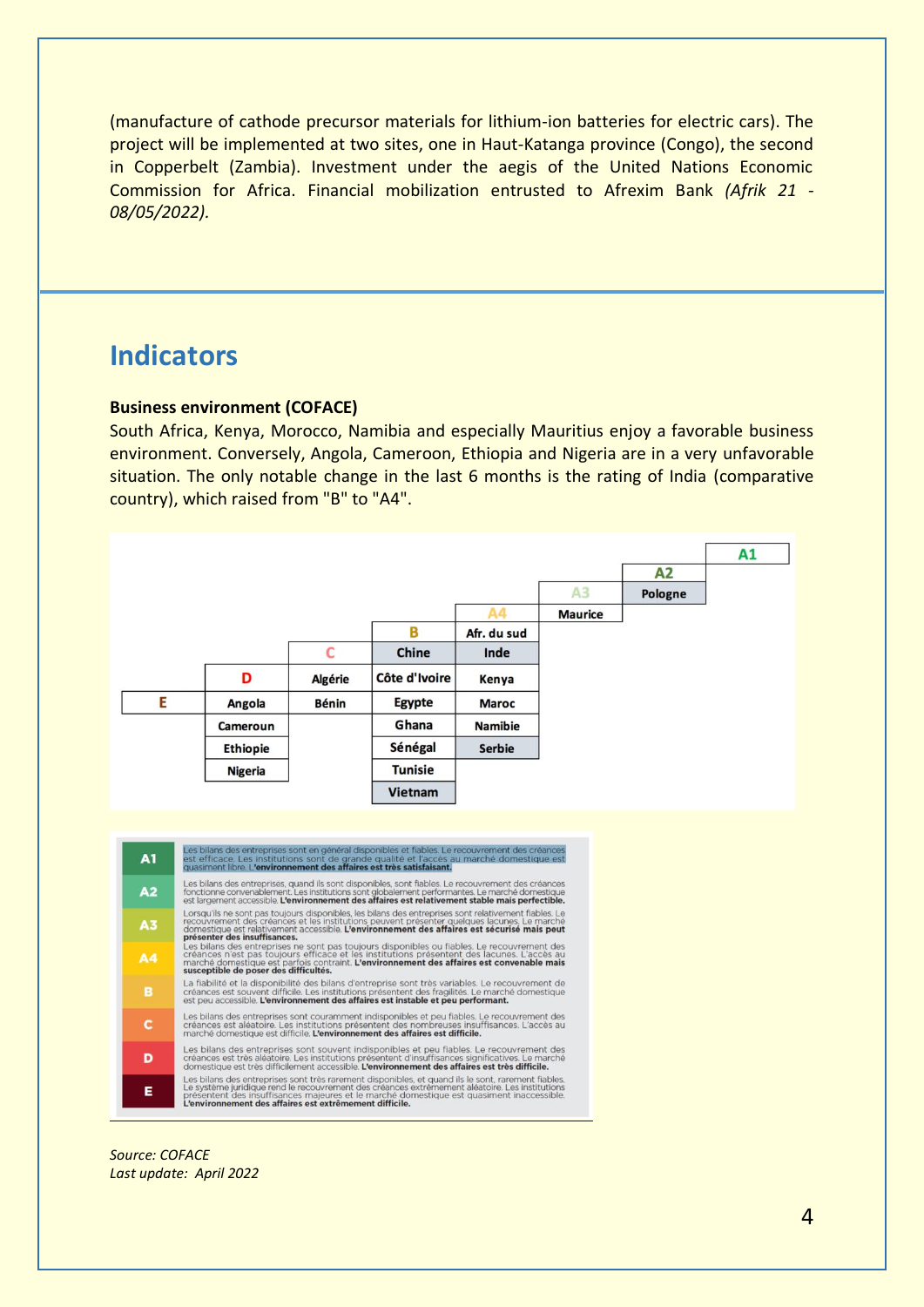### **Human Development Index (UNDP)**

The human development index reveals very contrasting situations. Algeria, Egypt, Mauritius, Morocco, South Africa and Tunisia have indices comparable to those of China and India, while Angola, Benin, Cameroon, Côte d'Ivoire, Ethiopia, Ghana, Kenya, Nigeria and Senegal are in the "low" or "very low" human development category.



#### *Source: UNDP*

Note: The Human Development Index takes into account 3 criteria: Life expectancy at birth, years of schooling *and GNP per capita.*

#### *Last update: April 2022*

#### **Tax pressure**

Tax disparities are strong according to the countries: In South Africa, Morocco and Tunisia the total level of taxes is higher than 25%, while in Cameroon, Ivory Coast, Egypt and Ghana it remains lower than 15%.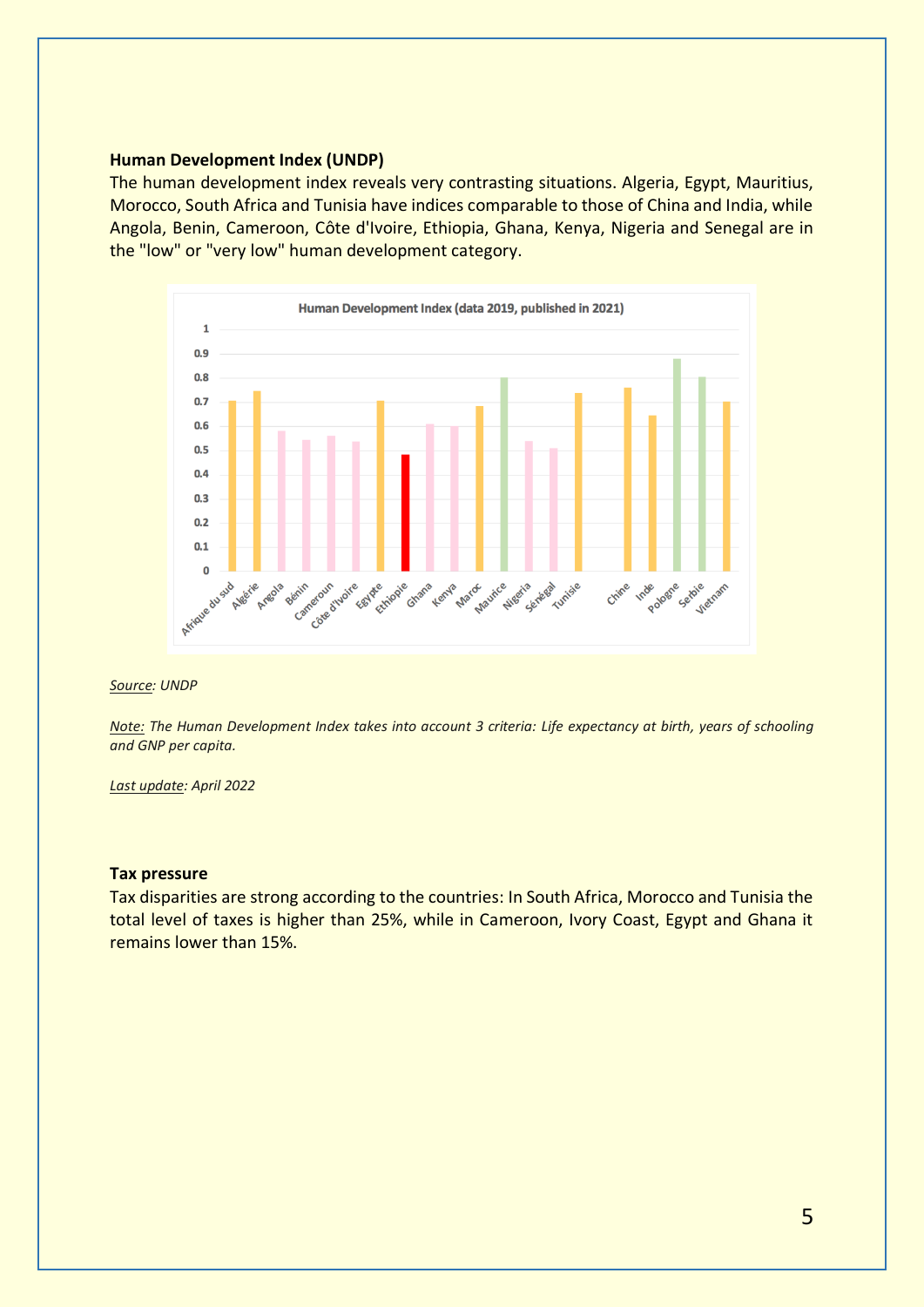

*Source: country economy.com*

*Last update: May 2022*

# **To read, to view…**

### **The Future of Institutional Investment in African Markets. -** Atlantic Council Africa Center's - Webinar

#### Replay link:

[https://www.atlanticcouncil.org/event/the-future-of-institutional-investment-in-african](https://www.atlanticcouncil.org/event/the-future-of-institutional-investment-in-african-markets/?mkt_tok=NjU5LVdaWC0wNzUAAAGEnzbojcCQa0ezvfQbn7GZGC8KdQsIQ1ihW0kPm48UvoyiWVMb67U8Kriw0qKJhsGlaYRrGZQkt8PJJywKuUokBo39sjz8wQDwEbo6smulfw)[markets/?mkt\\_tok=NjU5LVdaWC0wNzUAAAGEnzbojcCQa0ezvfQbn7GZGC8KdQsIQ1ihW0kP](https://www.atlanticcouncil.org/event/the-future-of-institutional-investment-in-african-markets/?mkt_tok=NjU5LVdaWC0wNzUAAAGEnzbojcCQa0ezvfQbn7GZGC8KdQsIQ1ihW0kPm48UvoyiWVMb67U8Kriw0qKJhsGlaYRrGZQkt8PJJywKuUokBo39sjz8wQDwEbo6smulfw) [m48UvoyiWVMb67U8Kriw0qKJhsGlaYRrGZQkt8PJJywKuUokBo39sjz8wQDwEbo6smulfw](https://www.atlanticcouncil.org/event/the-future-of-institutional-investment-in-african-markets/?mkt_tok=NjU5LVdaWC0wNzUAAAGEnzbojcCQa0ezvfQbn7GZGC8KdQsIQ1ihW0kPm48UvoyiWVMb67U8Kriw0qKJhsGlaYRrGZQkt8PJJywKuUokBo39sjz8wQDwEbo6smulfw)

**"Manuel de l'intelligence économique en Afrique"** - Stéphane Mortier - Ed. VA Press - Published on March 10, 2022 - 38 euros.

Business intelligence in Africa is struggling to establish itself. The concept is often misunderstood or misinterpreted, which leads to an erroneous, ineffective or even counterproductive implementation. An attempt at conceptual clarification is essential to understand the issues facing the entire continent. Energy, law, compliance, cybersecurity, societal changes, security... are all subjects related to securing the business climate, the development of economic actors, and the increase in power of States and regional organizations. This Manual is intended as a starting point for an African culture of economic intelligence, inspired by the existing, but especially marked by the realities, cultures and African knowledge.

**"The monthly conferences of the African Ambassadors of Paris - "How to better finance Africa",** with Maurice Bandaman, Ambassador of the Ivory Coast" - February 14, 2022